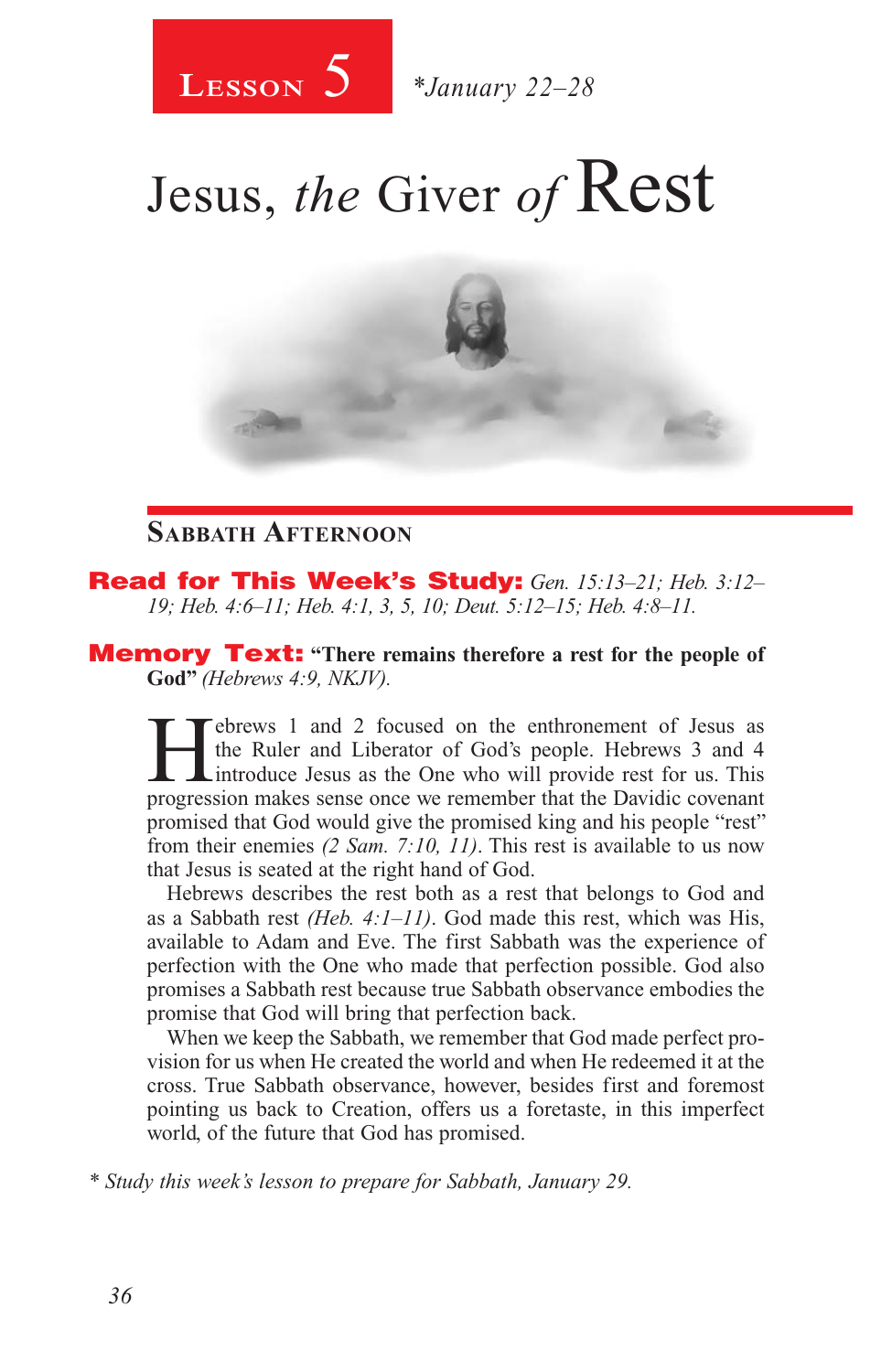#### **The Land as a Place of Rest**

Read **Genesis 15:13–21. What did God promise Abraham?**

When God delivered Israel from slavery in Egypt, His purpose was to bring Israel to the land of Canaan, where they would be able to serve and obey Him freely *(Exod. 8:1; Ps. 105:43–45)*, including enjoying the Sabbath rest that Pharoah had prohibited *(Exod. 5:5)*. The land of Canaan was the inheritance that God had promised to their father Abraham because he had obeyed God's voice and left his country to go to the Promised Land *(Gen. 11:31–12:4).*

\_\_\_\_\_\_\_\_\_\_\_\_\_\_\_\_\_\_\_\_\_\_\_\_\_\_\_\_\_\_\_\_\_\_\_\_\_\_\_\_\_\_\_\_\_\_\_\_\_\_\_\_\_\_\_\_

God's purpose in giving the land to Israel was not simply for the people to possess it. God was bringing them to Himself *(Exod. 19:4)*. God wanted them to live in a land where they would be able to enjoy an intimate relationship with Him, without any hindrance, and would be a witness to the world of who the true God was and what He offered His people. Like the Sabbath of Creation, the land of Canaan was a framework that made possible an intimate relationship with their Redeemer and the enjoyment of His goodness.

In Deuteronomy 12:1–14, the Lord told the people that they would enter the rest, not simply when they entered the land—but when they had purged the land from idolatry. After that, God would show them, the chosen, a place where He would dwell among them.

\_\_\_\_\_\_\_\_\_\_\_\_\_\_\_\_\_\_\_\_\_\_\_\_\_\_\_\_\_\_\_\_\_\_\_\_\_\_\_\_\_\_\_\_\_\_\_\_\_\_\_\_\_\_\_\_

\_\_\_\_\_\_\_\_\_\_\_\_\_\_\_\_\_\_\_\_\_\_\_\_\_\_\_\_\_\_\_\_\_\_\_\_\_\_\_\_\_\_\_\_\_\_\_\_\_\_\_\_\_\_\_\_

#### Read **Exodus 20:8–11 and Deuteronomy 5:12–15. What two things does the Sabbath rest commemorate, and how are they related?**

God connected the Sabbath of Creation with the deliverance from Egypt. He instructed Israel to observe the Sabbath as a memorial of Creation and as a memorial of their redemption from Egypt. Creation and Redemption are both enshrined in the Sabbath commandment. Just as we did not create ourselves, we cannot redeem ourselves. It's a work that only God can do, and by resting we acknowledge our dependence upon Him, not only for existence but also for salvation. Sabbath keeping is a powerful expression of salvation by faith alone.

**How should keeping the Sabbath help us understand our complete dependence upon God, not only for existence but also for salvation?**

\_\_\_\_\_\_\_\_\_\_\_\_\_\_\_\_\_\_\_\_\_\_\_\_\_\_\_\_\_\_\_\_\_\_\_\_\_\_\_\_\_\_\_\_\_\_\_\_\_\_\_\_\_\_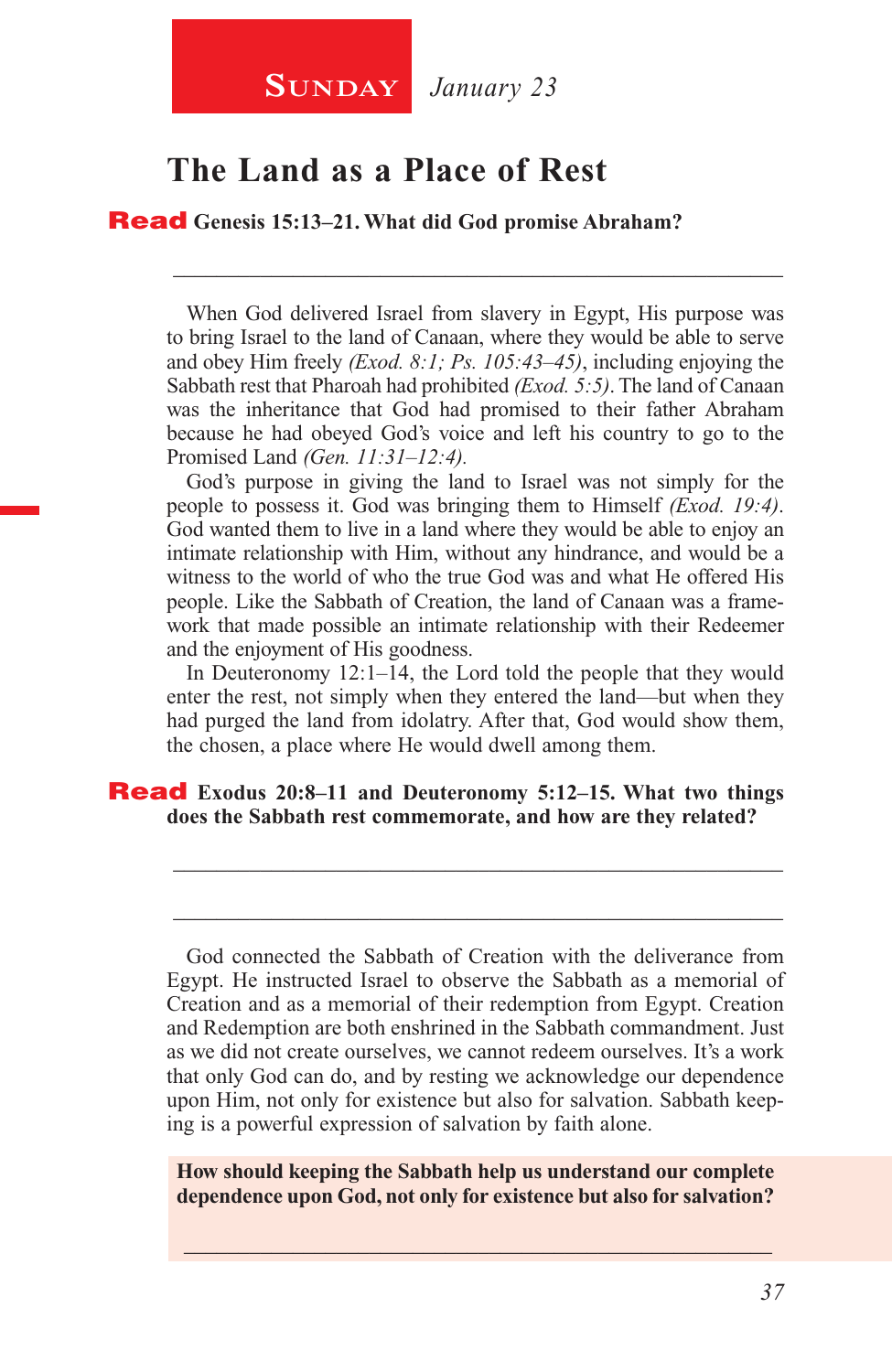## **Because of Unbelief**

**Read** Hebrews 3:12–19. Why was Israel unable to enter into the prom**ised rest?**

The sad story is that those who were delivered from Egypt were unable to enter into the rest that God had promised them. When the Israelites arrived at Kadesh barnea, at the border of the Promised Land, they lacked the faith that they needed. Numbers 13 and Numbers 14 explain that the Israelite spies "brought to the people of Israel a bad report of the land" *(Num. 13:32, ESV).* They affirmed that the land was good, but they warned that the inhabitants were strong and the cities were fortified and that they would not be able to conquer it.

\_\_\_\_\_\_\_\_\_\_\_\_\_\_\_\_\_\_\_\_\_\_\_\_\_\_\_\_\_\_\_\_\_\_\_\_\_\_\_\_\_\_\_\_\_\_\_\_\_\_\_\_\_\_\_\_

\_\_\_\_\_\_\_\_\_\_\_\_\_\_\_\_\_\_\_\_\_\_\_\_\_\_\_\_\_\_\_\_\_\_\_\_\_\_\_\_\_\_\_\_\_\_\_\_\_\_\_\_\_\_\_\_

Joshua and Caleb agreed that the land was good and did not dispute the fact that the people there were strong and the cities were fortified. But they said that God was with them and that He would bring them into the land *(Num. 14:7–9)*. Yet, the people who saw God destroy Egypt through plagues *(Exodus 7–12)*, annihilate Pharaoh's army in the Red Sea *(Exodus 14)*, and provide bread from heaven *(Exodus 16)* and water from the rock *(Exodus 17)*, as well as manifest His continuing presence and guidance through the cloud *(Exod. 40:36–38)*, failed to trust in Him now. It is a tragic irony that the generation who saw such mighty displays of God's power became a symbol of faithlessness *(Neh. 9:15–17, Ps. 106:24–26, 1 Cor. 10:5–10).*

God promises His children gifts that are beyond human reach. That is why they are based on grace and are accessible only through faith. Hebrews 4:2 explains that the promise Israel received "was of no value to them, because they did not share the faith of those who obeyed" *(Heb. 4:2, NIV)*.

Israel traveled to the borders of the Promised Land as a people. When the people were faced with contradictory reports, they identified with those who lacked faith. Faith, or lack of it, is contagious. That is why Hebrews admonishes its readers to "exhort one another" *(Heb. 3:13)*, "to stir up one another to love and good works" *(Heb. 10:24, ESV)*, and to "see to it that no one fails to obtain the grace of God" *(Heb. 12:15, ESV).*

**In what ways can you help build the faith of fellow believers? How can you make sure that you never say or do anything that could weaken another's faith?**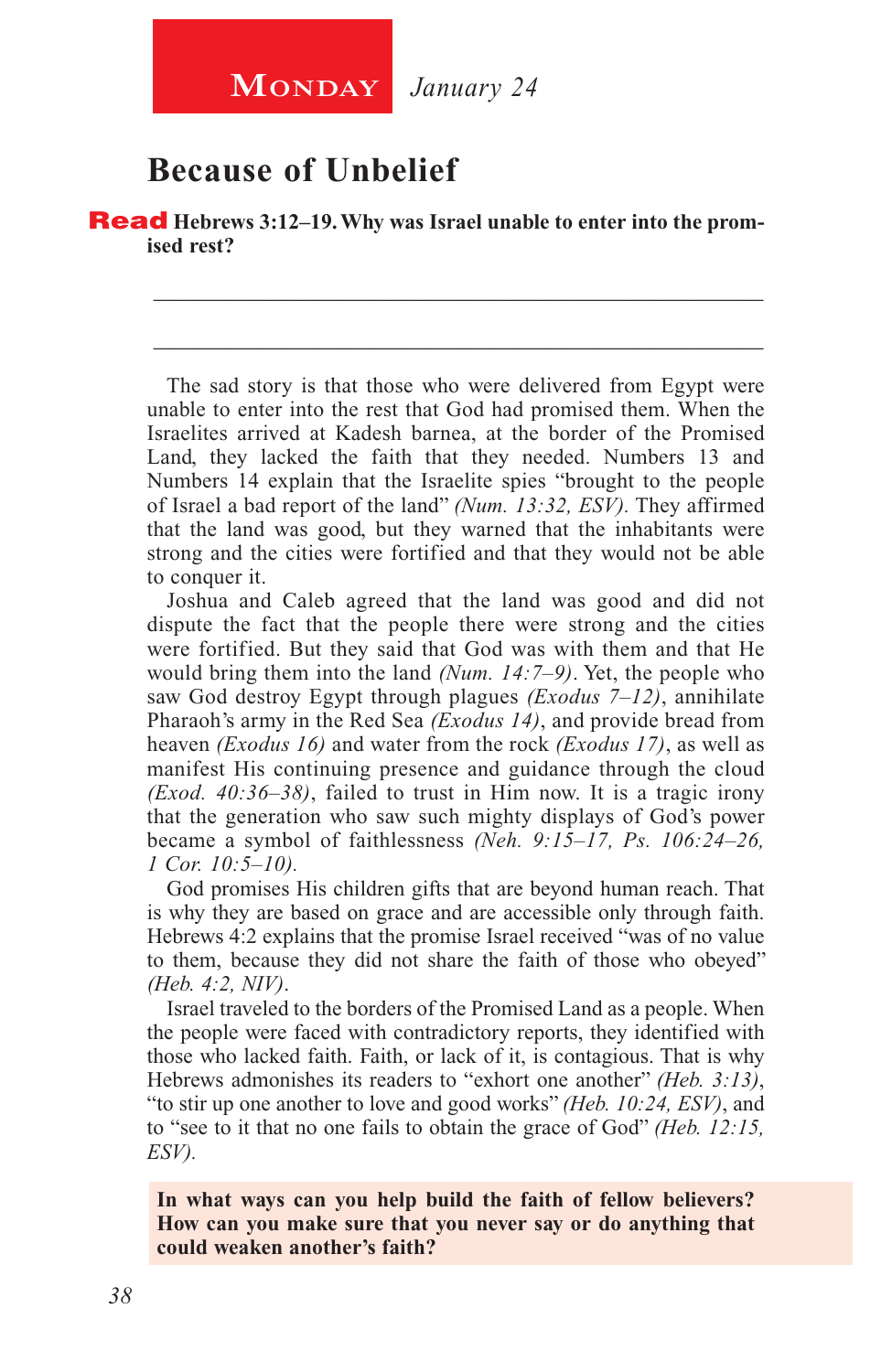#### **Today, If You Hear His Voice**

Read **Hebrews 4:4-8. What is the meaning of entering rest "today" in connection with keeping the Sabbath?**

\_\_\_\_\_\_\_\_\_\_\_\_\_\_\_\_\_\_\_\_\_\_\_\_\_\_\_\_\_\_\_\_\_\_\_\_\_\_\_\_\_\_\_\_\_\_\_\_\_\_\_\_\_\_\_\_

\_\_\_\_\_\_\_\_\_\_\_\_\_\_\_\_\_\_\_\_\_\_\_\_\_\_\_\_\_\_\_\_\_\_\_\_\_\_\_\_\_\_\_\_\_\_\_\_\_\_\_\_\_\_\_\_

The unbelief of the desert generation prevented them from entering into the rest God promised. But God kept urging His people to enter this rest and not to harden their hearts. Paul repeats several times that God's promise "remains" *(Heb. 4:1, 6, 9, NKJV)*. He uses the Greek verbs *kataleipō* and *apoleipō*, emphasizing that "the promise of entering his [God's] rest still stands" *(Heb. 4:1, ESV)*. The fact that the invitation to enter this rest was repeated in the time of David *(Heb. 4:6, 7, referring to Psalm 95)* implied both that the promise had not been claimed and that it was still available. In fact, Paul suggests that the experience of true Sabbath rest has been available since the time of Creation *(Heb. 4:3, 4)*.

God invites us "today" to enter into His rest. "Today" is a crucial concept throughout Scripture. When Moses renewed Israel's covenant with God at the border of the Promised Land, he emphasized the importance of "today" *(Deut. 5:3, compare Deut. 4:8, Deut. 6:6, etc.).* It was a moment of reflection to recognize God's faithfulness *(Deut. 11:2–7)*  and a time of decision to obey the Lord *(Deut. 5:1–3)*. Similarly, Joshua called on the people of his time to "choose for yourselves this day whom you will serve" *(Josh. 24:15, NKJV)*.

In the same way, "today" is a time of decision for us, a time of opportunity as well as danger, as it has always been for God's people *(See 2 Cor. 6:2)*. "Today" appears five times in Hebrews 3 and Hebrews 4. It emphasizes the importance of listening to God's voice *(Heb. 3:7, 15; 4:7)* because failing to listen and believe God's Word leads to disobedience and the hardening of our hearts. It could even delay our entrance into the heavenly Canaan, just as it kept the wilderness generation from entering the earthly Canaan.

But Jesus has defeated our enemies *(Heb. 2:14–16)* and inaugurated a new covenant *(Hebrews 8–10).* Thus, we can "come boldly to the throne of grace" *(Heb. 4:14–16).* The appeal "today" invites us to recognize that God has been faithful to us and has provided us with every reason to accept His invitation right away without delay.

**What spiritual decisions must you make "today," that is, not put off for another time? What have been your past experiences when you have delayed doing what you knew God would have you do right away?**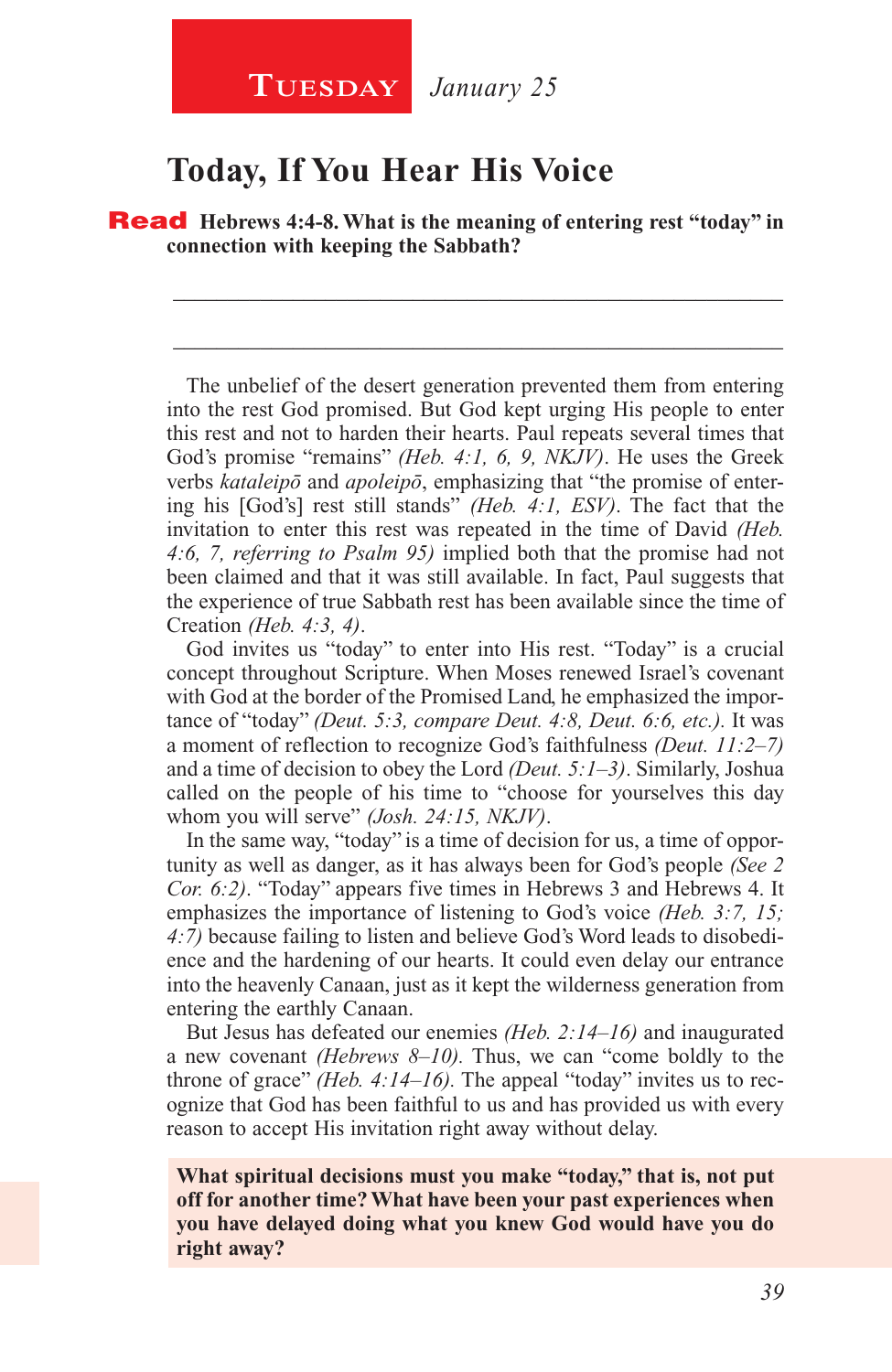**WEDNESDAY** January 26

## **Entering Into** *His* **Rest**

**Read** Hebrews 3:11 and Hebrews 4:1, 3, 5, 10. How does God charac**terize the rest He invites us to enter?**

\_\_\_\_\_\_\_\_\_\_\_\_\_\_\_\_\_\_\_\_\_\_\_\_\_\_\_\_\_\_\_\_\_\_\_\_\_\_\_\_\_\_\_\_\_\_\_\_\_\_\_\_\_\_\_\_

\_\_\_\_\_\_\_\_\_\_\_\_\_\_\_\_\_\_\_\_\_\_\_\_\_\_\_\_\_\_\_\_\_\_\_\_\_\_\_\_\_\_\_\_\_\_\_\_\_\_\_\_\_\_\_\_

\_\_\_\_\_\_\_\_\_\_\_\_\_\_\_\_\_\_\_\_\_\_\_\_\_\_\_\_\_\_\_\_\_\_\_\_\_\_\_\_\_\_\_\_\_\_\_\_\_\_\_\_\_\_\_\_

Both the Sabbath commandment in Exodus 20:8-11 and Moses' restatement of it in Deuteronomy 5:12-15 invite us to remember what God has done for us. As we have seen, what God wrote on tablets of stone point us to the finishing of His work of creation *(Exod. 31:18; 34:28)*. In Deuteronomy Israel is commanded to keep the Sabbath in view of God's finished work of deliverance from Egyptian bondage. The Exodus from Egypt pointed forward to the ultimate work of deliverance from sin that Christ would accomplish on the cross when He said, "It is finished!" *(John 19:30).* So the Sabbath is doubly blessed and, in fact, is especially meaningful for Christians.

#### Read **Hebrews 4:9–11, 16. What are we called to do?**

The Sabbath rest celebrates the fact that God ended, or finished, His work of Creation *(Gen. 2:1–3, Exod. 20:8–11)* or Redemption *(Deut. 5:12–15).* Similarly, Jesus' enthronement in the heavenly temple celebrates that He finished offering a perfect sacrifice for our salvation *(Heb. 10:12–14).*

\_\_\_\_\_\_\_\_\_\_\_\_\_\_\_\_\_\_\_\_\_\_\_\_\_\_\_\_\_\_\_\_\_\_\_\_\_\_\_\_\_\_\_\_\_\_\_\_\_\_\_\_\_\_\_\_

\_\_\_\_\_\_\_\_\_\_\_\_\_\_\_\_\_\_\_\_\_\_\_\_\_\_\_\_\_\_\_\_\_\_\_\_\_\_\_\_\_\_\_\_\_\_\_\_\_\_\_\_\_\_\_\_

\_\_\_\_\_\_\_\_\_\_\_\_\_\_\_\_\_\_\_\_\_\_\_\_\_\_\_\_\_\_\_\_\_\_\_\_\_\_\_\_\_\_\_\_\_\_\_\_\_\_\_\_\_\_\_\_

Notice that God rests only when He has secured our well-being. At Creation, God rested when He had finished the Creation of the world. Later on, God rested in the temple only after the conquest of the land He had promised Abraham was completed through the victories of David, and Israel "lived in safety" *(1 Kings 4:21–25, ESV; compare with Exod. 15:18–21, Deut. 11:24, 2 Sam. 8:1–14).* God had a house built for Himself only after Israel and the king had houses for themselves.

**How can we enter into His rest even now? That is, how can we, by faith, rest in the assurance of the salvation that we have in Christ, and not in ourselves?**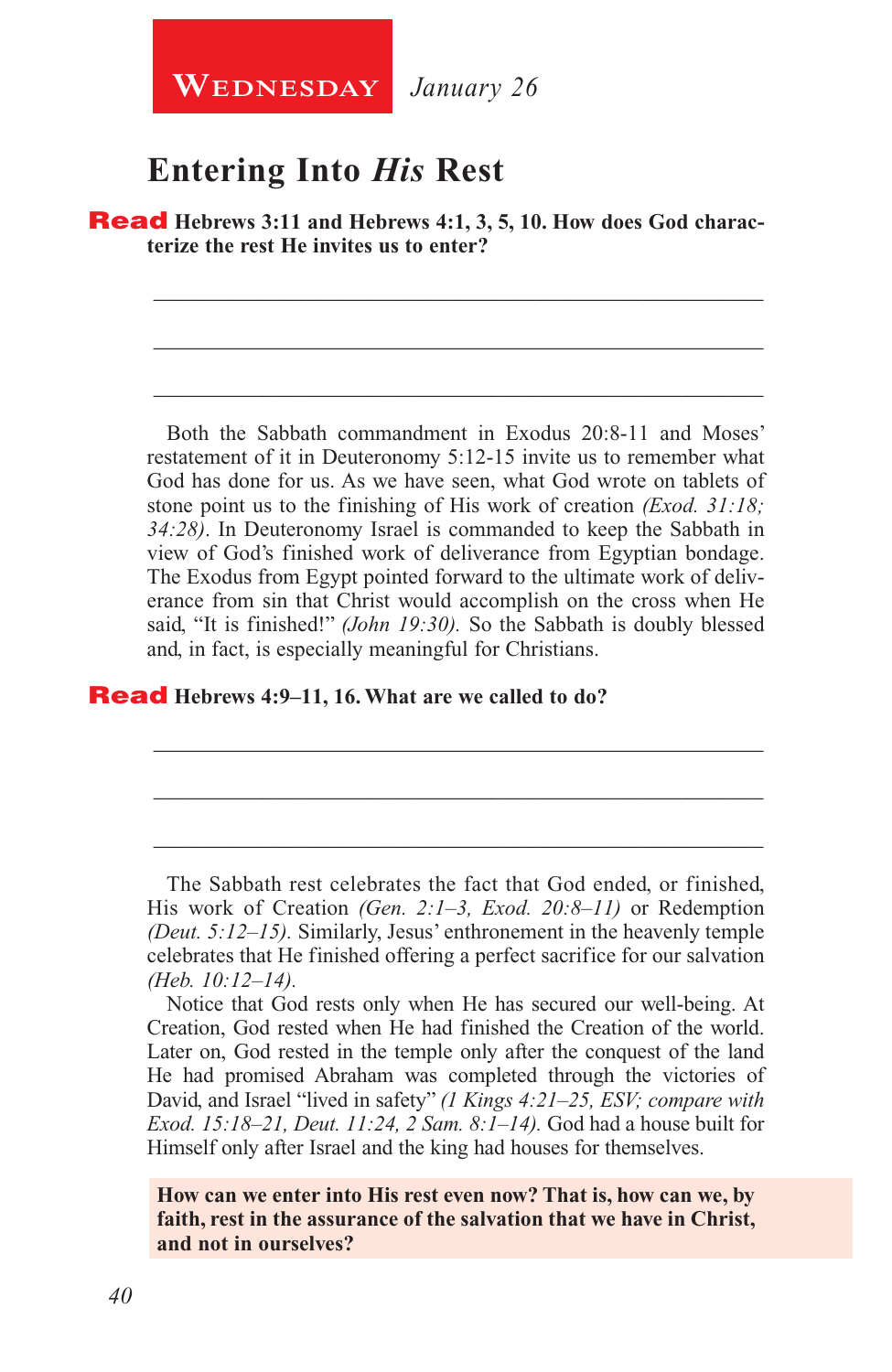**Thursday** *January 27*

## **A Foretaste of New Creation**

Compare **Exodus 20:8–11, Deuteronomy 5:12–15, and Hebrews 4:8–11. What differences do you find regarding the meaning of the Sabbath rest?**

As we already have seen, these texts in Exodus and Deuteronomy invite us to look to the past. They exhort us to rest on Sabbath in order to celebrate God's accomplishments at Creation and at Redemption. Hebrews 4:9–11, however, invites us to look to the future. It tells us that God has prepared a Sabbath rest that is in the future. It suggests a new dimension for Sabbath keeping. Sabbath rest not only memorializes God's victories in the past but also celebrates God's promises for the future.

\_\_\_\_\_\_\_\_\_\_\_\_\_\_\_\_\_\_\_\_\_\_\_\_\_\_\_\_\_\_\_\_\_\_\_\_\_\_\_\_\_\_\_\_\_\_\_\_\_\_\_\_\_\_\_\_

The future dimension of Sabbath observance has always been there, but it has often been neglected. After the Fall, it came to imply the promise that God would one day restore creation to its original glory through the Messiah. God commanded us to celebrate His acts of redemption through Sabbath observance because Sabbath pointed forward to the culmination of Redemption in a new creation. Sabbath observance is an anticipation of heaven in this imperfect world.

This has always been clear in Jewish tradition. Life of Adam and Eve (in James H. Charlesworth, ed., *The Old Testament Pseudepigrapha*, vol. 2, [New Haven, CT; London: Yale University Press, 1985], p. 18), a work composed between 100 b.c. and A.D. 200, said: "The seventh day is a sign of the resurrection, the rest of the coming age." Another ancient Jewish source said: The coming age is "the day which is wholly Sabbath rest for eternity."—Jacob Neusner, *The Mishnah, A New Translation* (New Haven, CT: Yale University Press, 1988), p. 873. *The Othiot of Rabbi Akiba*, a later source, said: " 'Israel said before the Holy One, Blessed Be He, "Master of the World, if we observe the commandments, what reward will we have?" He said to them: "The world-to-come." They said to Him: "Show us its likeness." He showed them the Sabbath.' "—Theodore Friedman, "The Sabbath Anticipation of Redemption," *Judaism: A Quarterly Journal*, vol. 16, pp. 443, 444.

Sabbath is for celebration, for joy and thanksgiving. When we keep the Sabbath, we indicate that we believe God's promises, that we accept His gift of grace. Sabbath is faith alive and vibrant. As far as actions go, Sabbath observance is probably the fullest expression of our conviction that we are saved by grace through faith in Jesus.

**How can we learn to keep the Sabbath in a way that, indeed, shows our understanding of what salvation by faith, apart from the deeds of the law, is about? How is resting on the Sabbath an expression of salvation by grace?**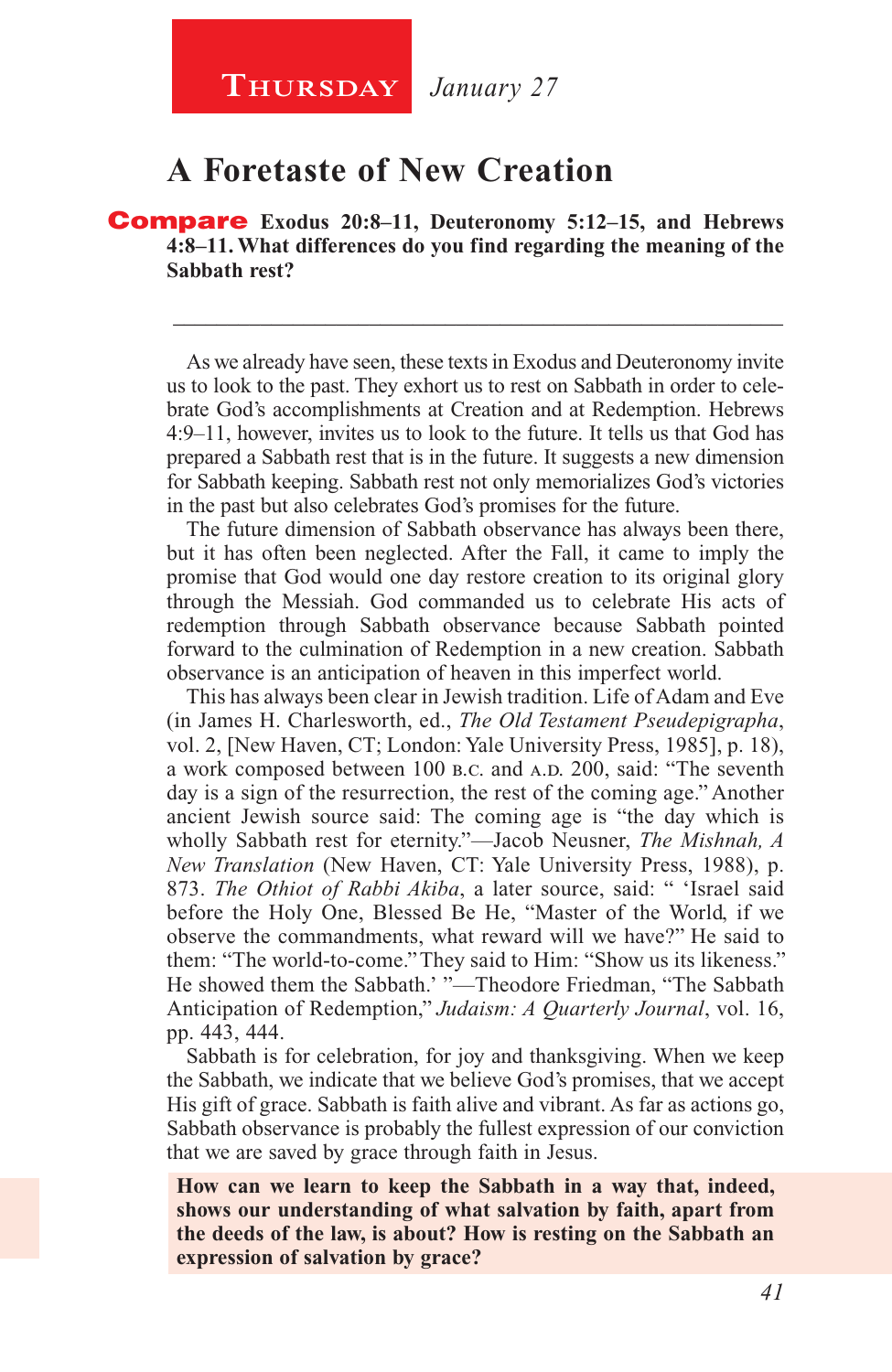## **FRIDAY** January 28

**Further Thought:** It is very significant that Paul in Hebrews used the Sabbath rest, and not Sunday, as a symbol of the salvation through grace that God offers us. The use of Sabbath rest in this way implies that Sabbath was cherished and observed by believers. From the second century A.D. forward, however, we find evidences of a decisive change in the church. Sabbath observance ceased to be considered a symbol of salvation and was, instead, considered a symbol of allegiance to Judaism and the old covenant, one that had to be avoided. To keep the Sabbath became the equivalent of to "Judaize." For example, Ignatius of Antioch (around A.D. 110) remarked: "Those who lived according to the old order have found the new hope. They no longer observe the Sabbath but the day of the Lord the day our life was resurrected with Christ."—Jacques B. Doukhan, *Israel and the Church: Two Voices for the Same God* (Peabody, MA: Hendrickson Publishers, 2002), p. 42. Similarly, Marcion ordered his followers to fast on Sabbath as a sign of rejection of the Jews and their God, and Victorinus did not want it to appear that he "observed the Sabbath of the Jews" (See *Israel and the Church*, pp. 41–45). It was the loss of the understanding of Sabbath observance as a symbol of salvation by grace that led to its demise in the Christian church.

"The Sabbath is a sign of Christ's power to make us holy. And it is given to all whom Christ makes holy. As a sign of His sanctifying power, the Sabbath is given to all who through Christ become a part of the Israel of God. . . .

"The Sabbath points them to the works of creation as an evidence of His mighty power in redemption. While it calls to mind the lost peace of Eden, it tells of peace restored through the Saviour. And every object in nature repeats His invitation, 'Come unto Me, all ye that labor and are heavy-laden, and I will give you rest.' Matthew 11:28."—Ellen G. White, *The Desire of Ages*, pp. 288, 289.

#### Discussion Questions:

 **What is the relationship between Sabbath observance and justification by faith?**

 **What is the difference between true observance of the Sabbath and a legalistic observance of the Sabbath? How can we not only know the difference but also experience that difference in our own Sabbath observance?**